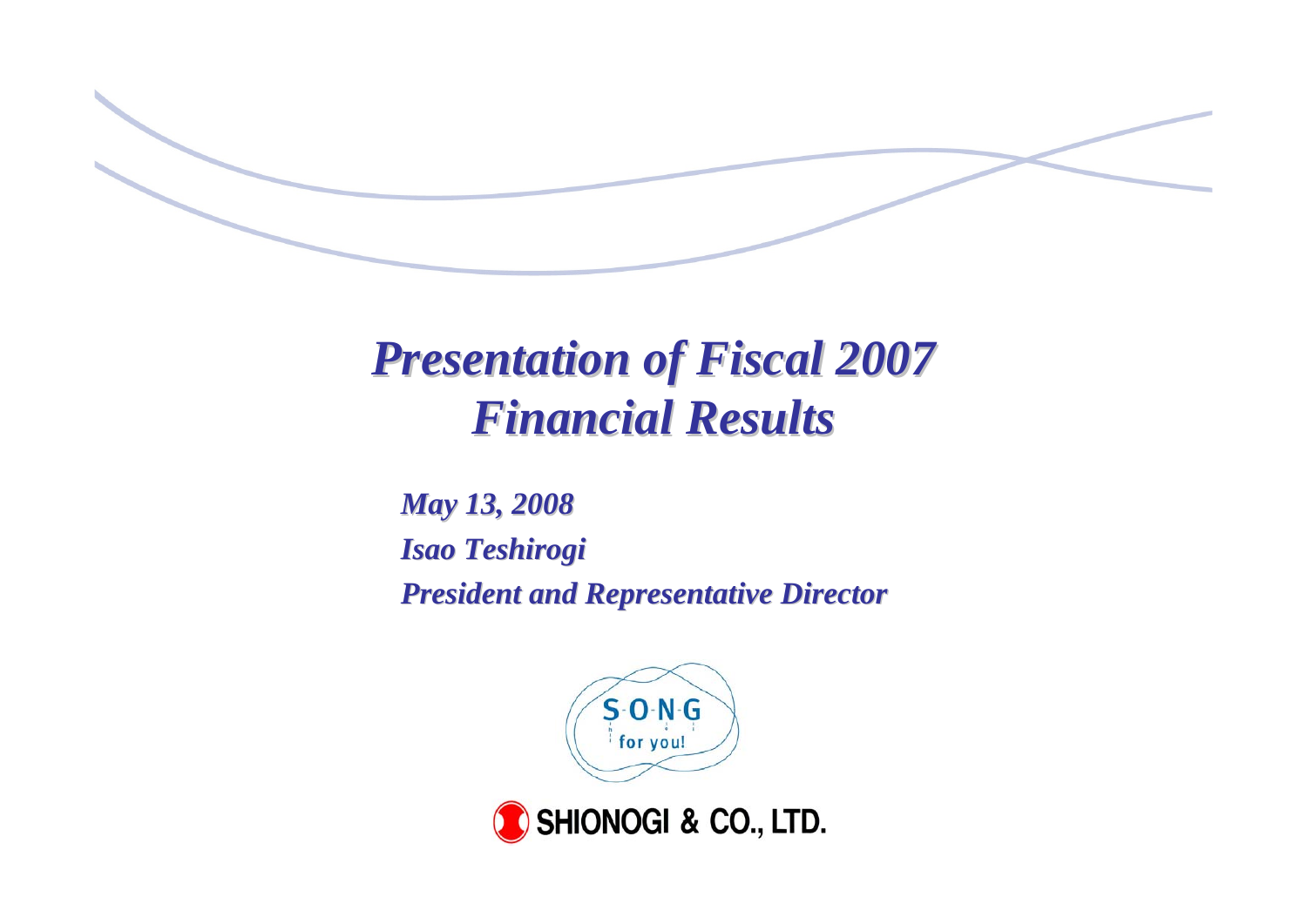### *Forward Forward-Looking Statements Looking Statements*



♦ This presentation contains forward-looking statements. These statements are based on expectations in light of the information currently available, assumptions that are subject to risks and uncertainties which **could cause actual results to could cause actual results to differ materially from these differ materially from these statements. statements.**

♦ Risks and uncertainties include general domestic and international economic conditions such as general industry and market conditions, and changes of interest rate and currency exchange rate. These risks and uncertainties particularly apply with respect to product-related forward-looking statements. Product risks and uncertainties include, but are not limited to, completion and discontinuation of clinical trials; **obtaining regulatory approvals; claims and concerns about product safety and efficacy; technological advances; adverse outcome of important litigation; domestic and foreign healthcare reforms and changes** of laws and regulations. Also for existing products, there are manufacturing and marketing risks, which include, but are not limited to, inability to build production capacity to meet demand, unavailability of raw **materials and entry of competitive products. materials and entry of competitive products.** 

 $\blacklozenge$ The company disclaims any intention or obligation to update or revise any forward-looking statements **whether as a result of new information, future events or otherwise.** 

 $\blacklozenge$ **This material contains information on pharmaceuticals (including compounds under development), but** this information is not intended to make any representations or advertisements regarding the efficacy or **effectiveness of these prepar effectiveness of these preparations nor provide medical ad ations nor provide medical advice of any kinds. vice of any kinds.**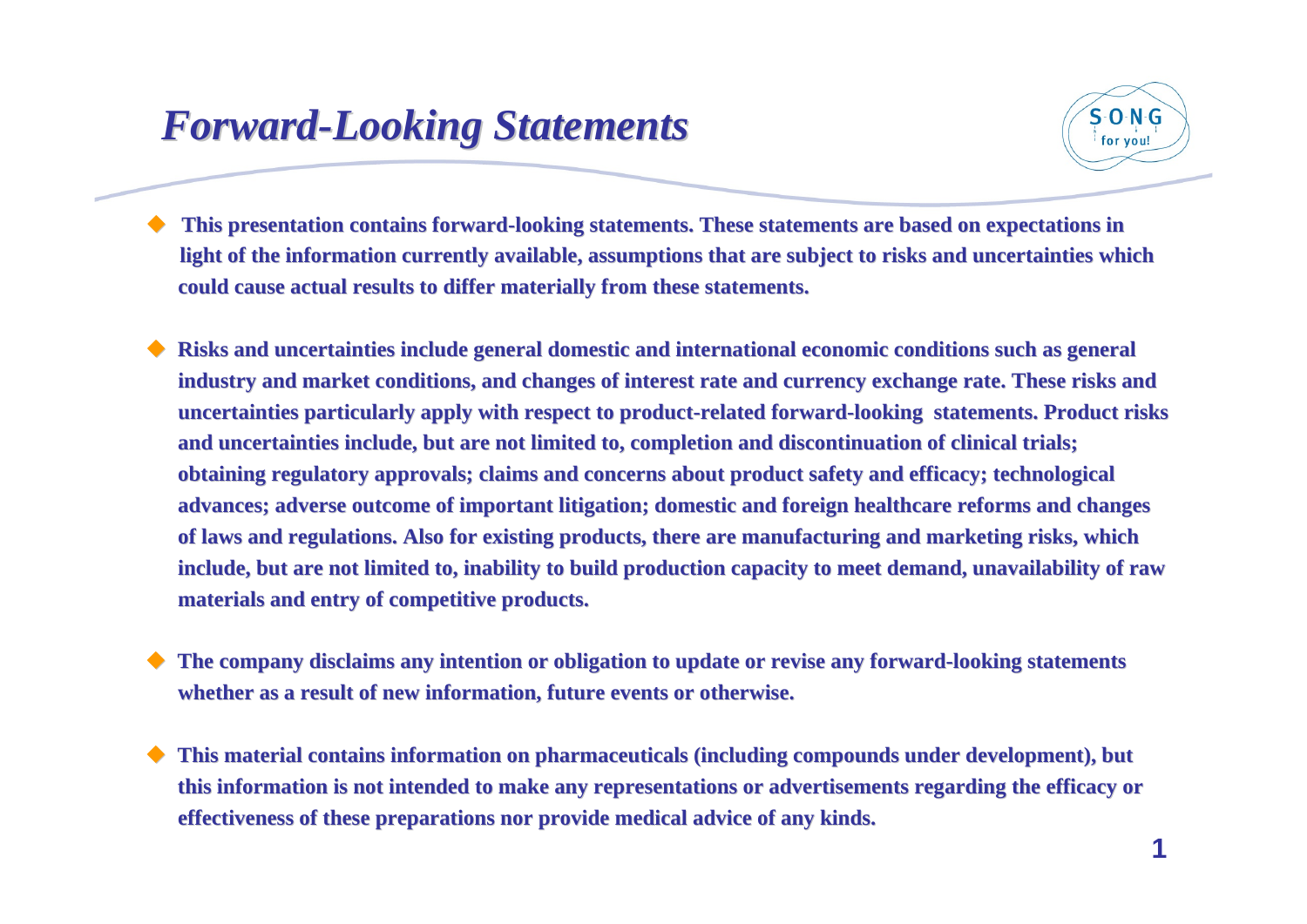

## *Overview of Financial Results Overview of Financial Results for Fiscal 2007 for Fiscal 2007*

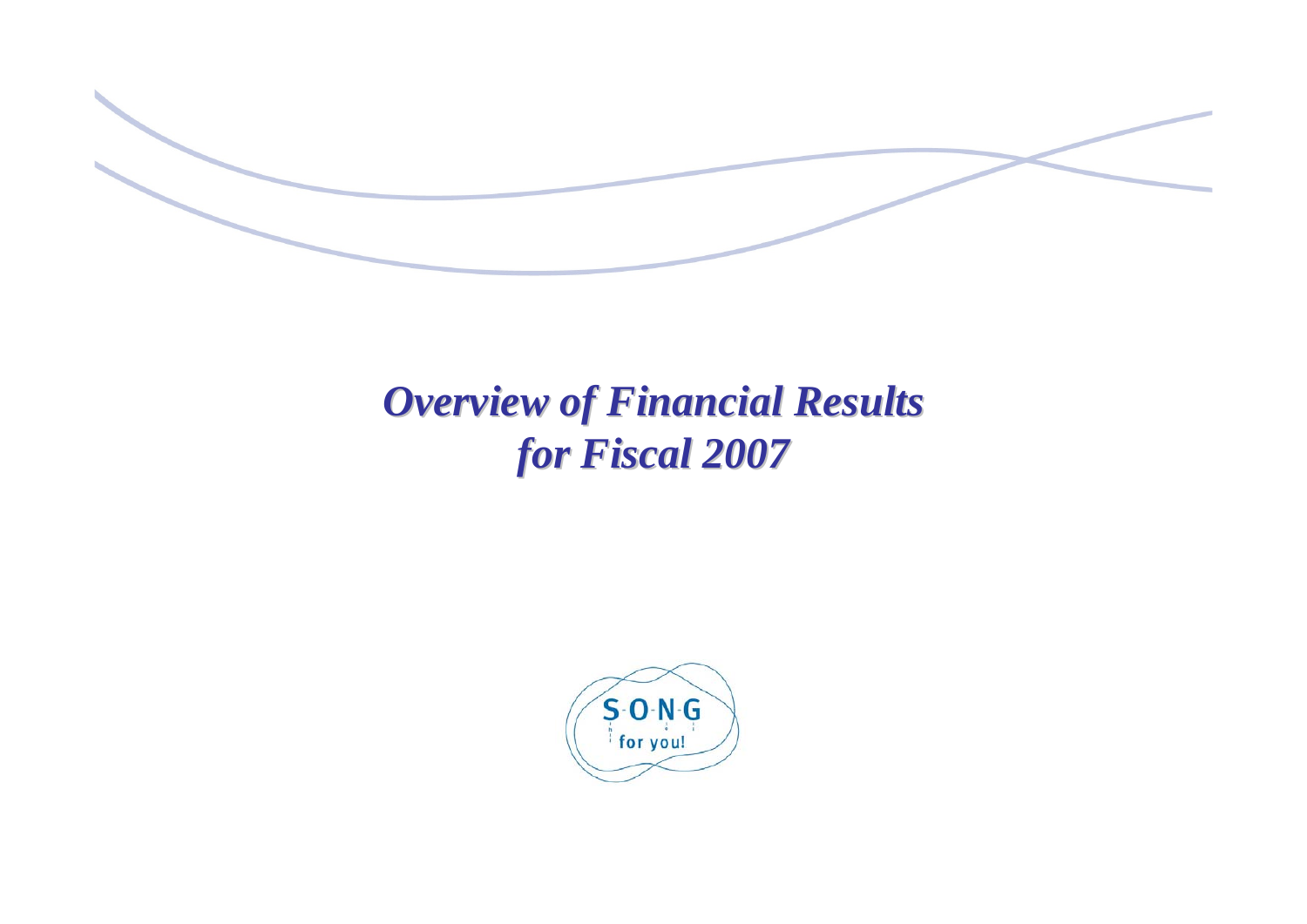### **Financial Results for Fiscal 2007** *(Consolidated/Non (Consolidated/Non-consolidated) consolidated)*



| (Units: billion yen)                 |               |               | Y on Y               | Y on Y        |
|--------------------------------------|---------------|---------------|----------------------|---------------|
| $\langle$ Consolidated $\rangle$     | <b>FY2007</b> | <b>FY2006</b> | <b>Change</b> $(\%)$ | <b>Change</b> |
| <b>Net sales</b>                     | 214.2         | 199.7         | 7.3                  | 14.5          |
| <b>Operating income</b>              | 40.3          | 28.8          | 40.0                 | 11.5          |
| <b>Ordinary income</b>               | 39.8          | 28.1          | 41.9                 | 11.7          |
| <b>Net income</b>                    | 25.0          | 18.5          | <b>34.8</b>          | 6.5           |
| $\langle$ Non-consolidated $\rangle$ |               |               |                      |               |
| <b>Net sales</b>                     | 201.0         | 185.6         | 8.2                  | 15.4          |
| <b>Operating income</b>              | 36.3          | 24.8          | 46.2                 | <b>11.5</b>   |
| <b>Ordinary income</b>               | 37.2          | 25.9          | 43.3                 | 11.3          |
| <b>Net sales</b>                     | 22.4          | 17.3          | 29.8                 | 5.1           |
| year-end dividend per<br>share (yen) | 22            | 16            |                      |               |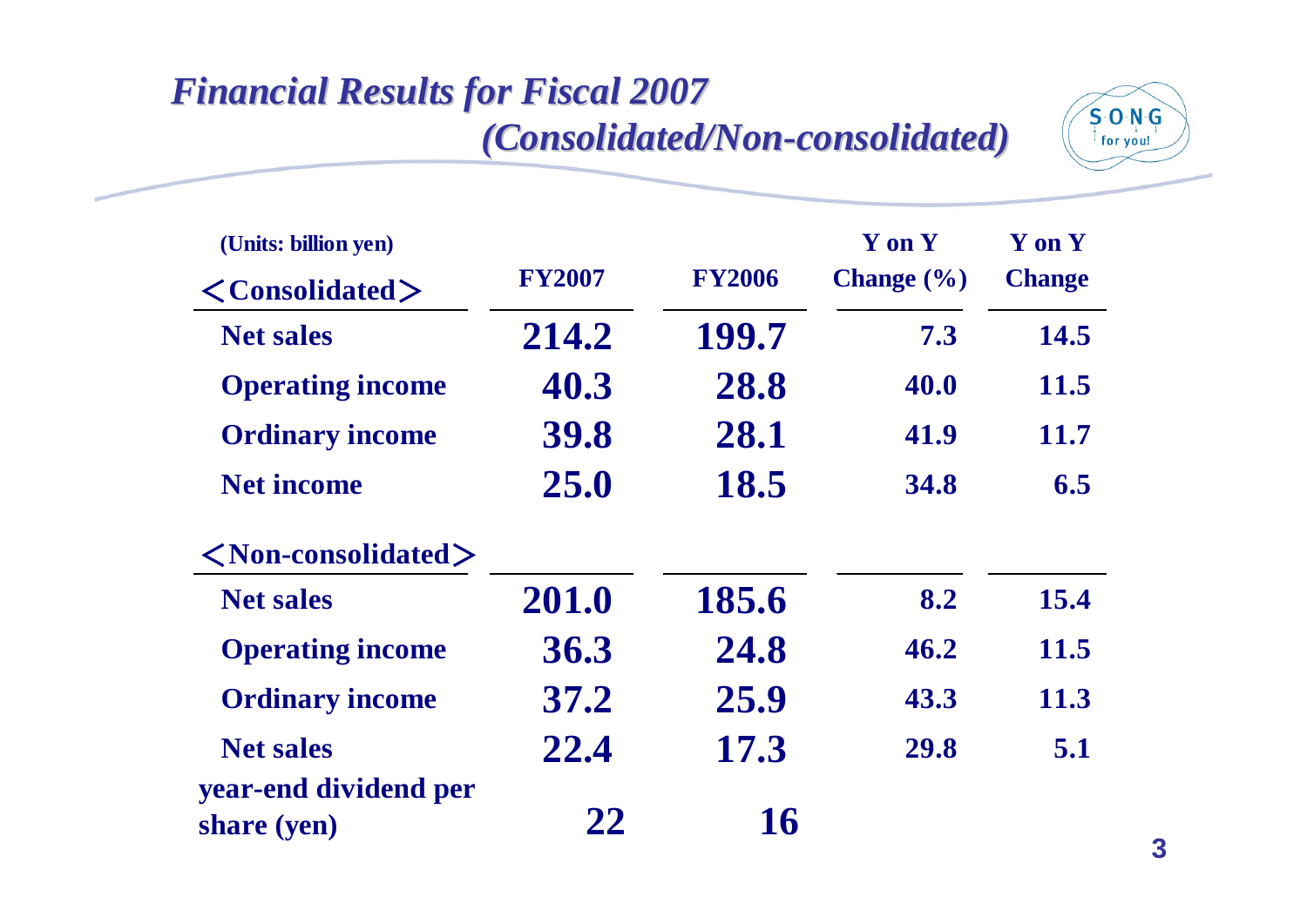# *Financial Position and Cash Flows (Consolidated) Financial Position and Cash Flows (Consolidated)*



| (Units: billion yen)                                           | 3/31/2008     | 3/31/2007     | Y on Y<br><b>Change</b> |
|----------------------------------------------------------------|---------------|---------------|-------------------------|
| $\langle$ Financial Position $\rangle$                         |               |               |                         |
| <b>Total assets</b>                                            | 413.7         | 429.5         | (15.8)                  |
| <b>Net assets</b>                                              | 342.2         | 345.7         | (3.5)                   |
| <b>Shareholders' equity ratio</b>                              | 82.7%         | 80.4%         | 2.3%                    |
| Net assets per share (yen)                                     | 1,020         | 1,015         | 5                       |
| (Units: billion yen)                                           |               |               |                         |
| $\langle$ Cash Flows $\rangle$                                 | <b>FY2007</b> | <b>FY2006</b> |                         |
| <b>Cash flows from operating activities</b>                    | 15.6          | <b>14.1</b>   | 1.5                     |
| <b>Cash flows from investing activities</b>                    | (5.3)         | (8.4)         | 3.1                     |
| <b>Cash flows from financial activities</b>                    | (17.1)        | (7.1)         | (10.0)                  |
| <b>Total</b>                                                   | (6.9)         | (1.6)         | (5.3)                   |
| <b>Cash &amp; cash equivalents</b><br>at the end of the period | 67.6          | 74.5          | (6.9)                   |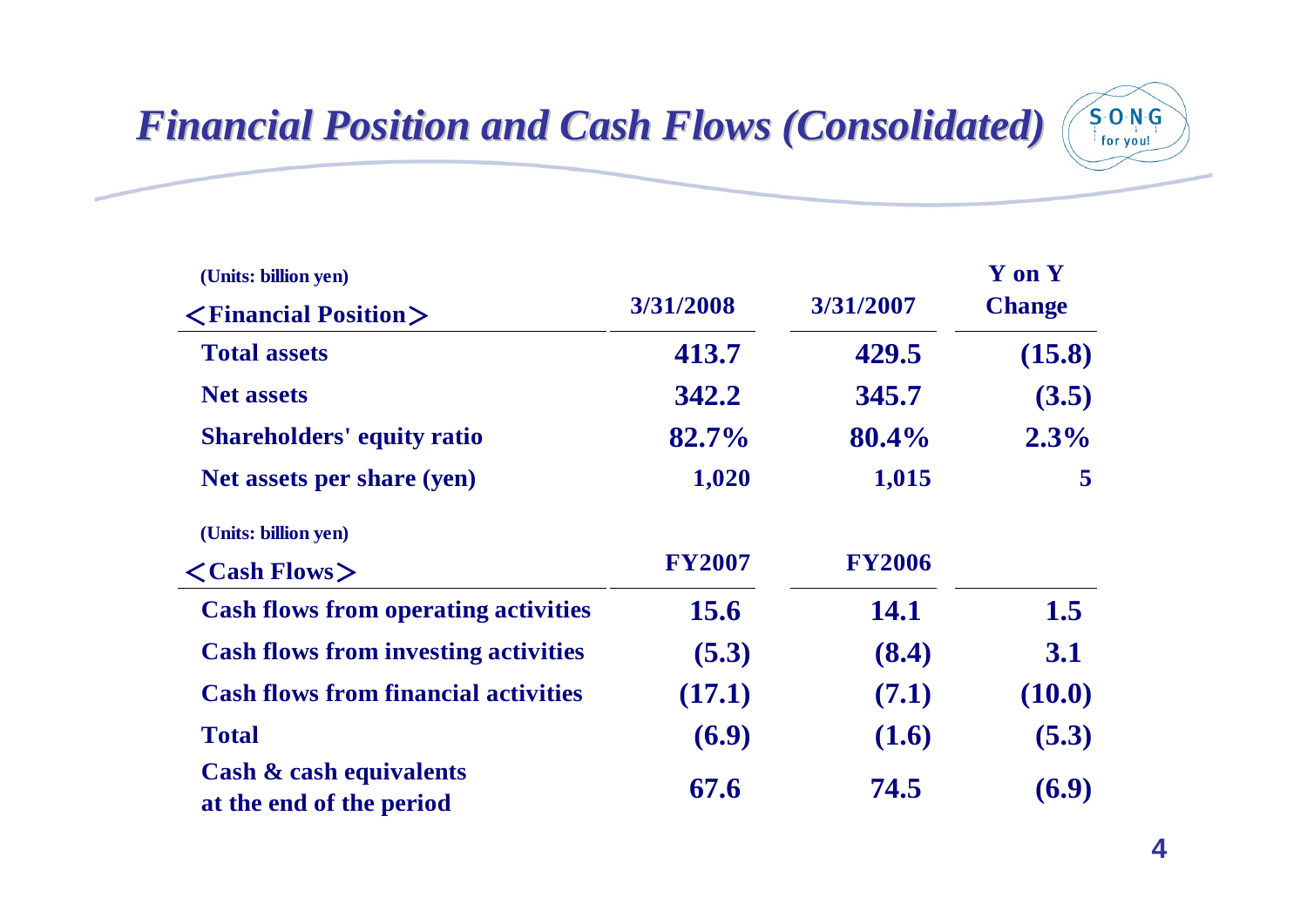## *Sales by Segment (Consolidated) Sales by Segment (Consolidated)*



**55**

|                                   |               |               | <b>Y</b> on <b>Y</b> | Y on Y           |
|-----------------------------------|---------------|---------------|----------------------|------------------|
| (Units: billion yen)              | <b>FY2007</b> | <b>FY2006</b> | <b>Change</b> $(\%)$ | <b>Change</b>    |
| <b>Prescription drugs</b>         | 155.1         | 151.9         | 2.1                  | 3.2              |
| <b>Flomox</b>                     | 28.6          | 30.6          | (6.5)                | (2.0)            |
| <b>Flumarin</b>                   | 12.2          | 13.3          | (8.6)                | (1.1)            |
| Imunace                           | 11.7          | 11.7          | (0.3)                | $\theta$         |
| Vancomycin                        | 10.6          | 12.9          | (17.6)               | (2.3)            |
| Crestor                           | 10.4          | 2.5           | 312.6                | 7.9              |
| Rinderon                          | 10.0          | 10.1          | (1.2)                | (0.1)            |
| Claritin                          | 9.0           | 7.2           | 25.5                 | 1.8              |
| Oxycontin                         | 6.6           | 5.2           | 28.2                 | 1.4              |
| Finibax                           | 2.5           | 2.0           | 26.5                 | 0.5              |
| Avelox                            | 1.9           | 2.4           | (21.1)               | (0.5)            |
| <b>Export/Overseas operations</b> | 6.3           | 5.3           | <b>19.0</b>          | <b>1.0</b>       |
| <b>Contract manufacturing</b>     | 5.8           | 4.0           | 47.2                 | 1.8              |
| <b>OTC</b> and quasi-drugs        | 5.6           | 6.1           | (7.4)                | (0.5)            |
| <b>Diagnostics</b>                | 3.3           | 3.3           | 1.8                  | $\boldsymbol{0}$ |
| <b>Royalty income</b>             | <b>32.0</b>   | 21.3          | 50.7                 | <b>10.7</b>      |
| Crestor                           | 29.8          | 19.4          | 54.1                 | 10.4             |
| <b>Real estate &amp; others</b>   | 5.8           | 7.8           | (25.6)               | (2.0)            |
| <b>Total</b>                      | 214.2         | 199.7         | 7.3                  | 14.5             |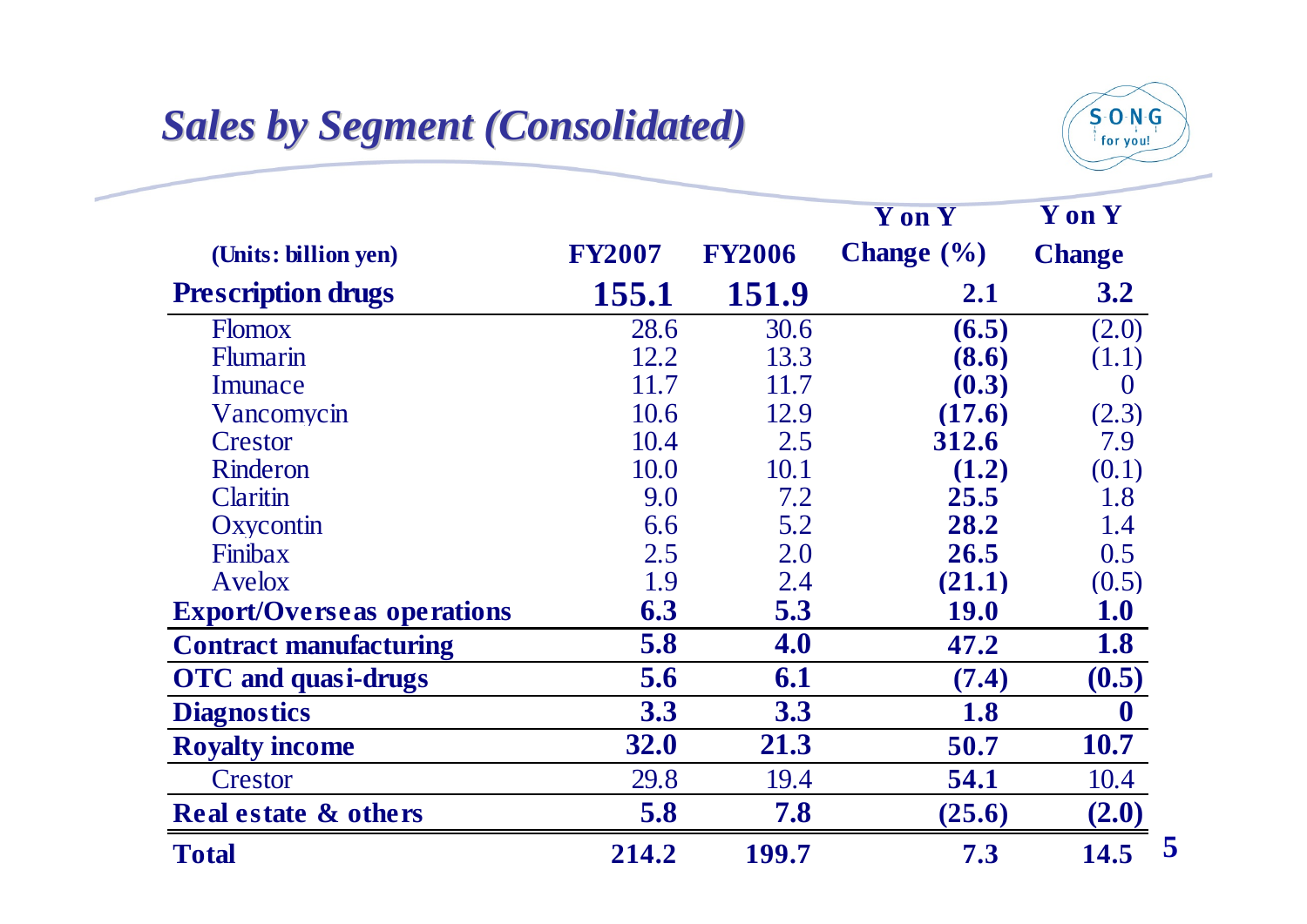#### *Increase in Sales of Domestic Prescription Drugs Increase in Sales of Domestic Prescription Drugs*



| <b>Prescription Drugs (Domestic Sales)</b> |         |  |  |
|--------------------------------------------|---------|--|--|
| Y on Y change (%)<br><b>FY2007</b>         |         |  |  |
| 1Q (Apr.-Jun.)                             | $-0.1%$ |  |  |
| <b>2Q (Jul.-Sep.)</b>                      | $+2.4%$ |  |  |
| <b>3Q (Oct.-Dec.)</b>                      | $+2.6%$ |  |  |
| 4Q (Jan.-Mar.)                             | $+3.6%$ |  |  |
| FY2007 (Total)                             | $+2.1%$ |  |  |

 $S$ -O-N-G for you!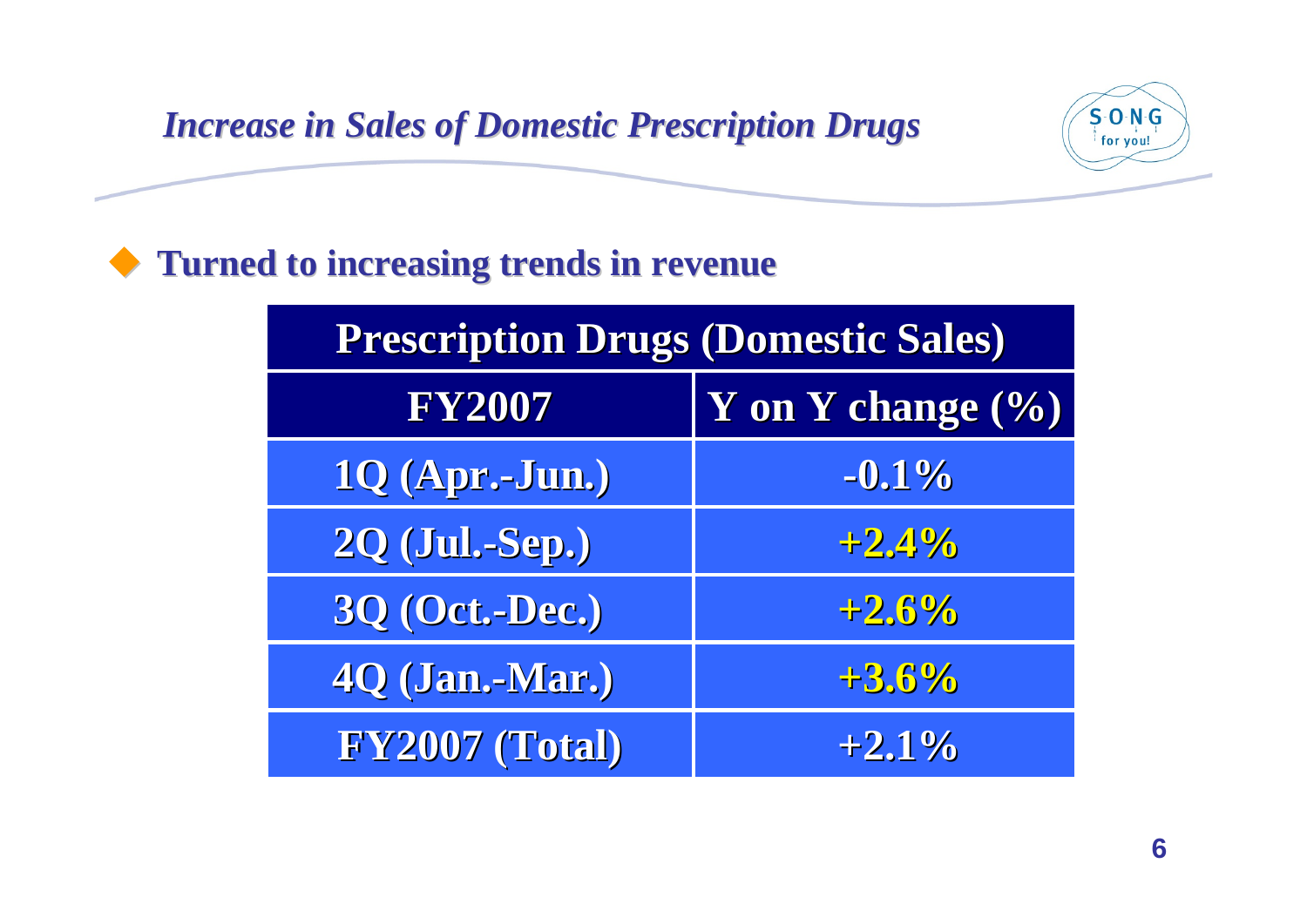#### *Domestic Prescription Drugs: Domestic Prescription Drugs:*   $S$  O  $N$  G *Revenue Increase Driven by Revenue Increase Driven by Crestor Crestor® Growth*  for you!

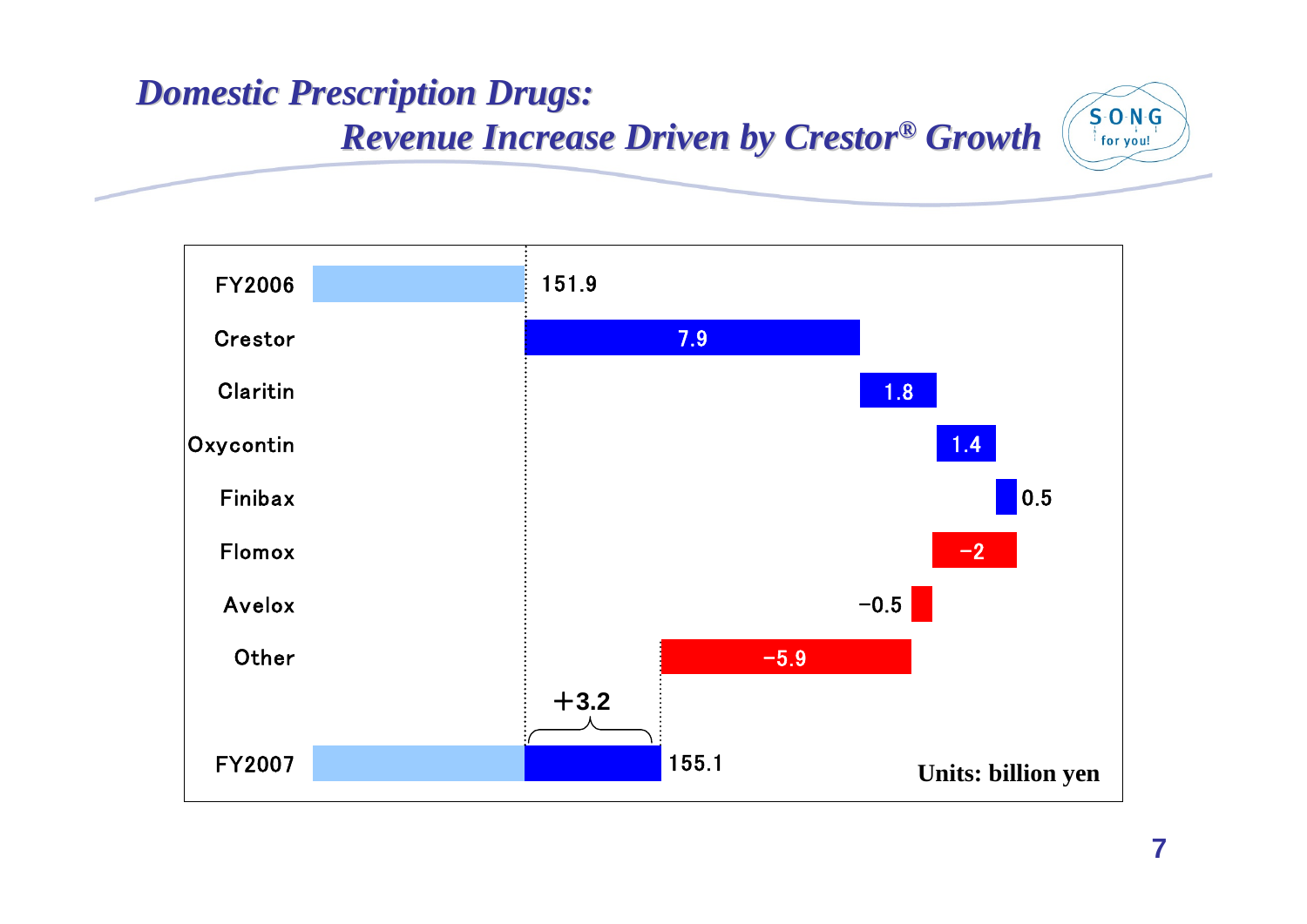## *Expansion of Crestor Expansion of Crestor® Sales*

### $S$   $O$   $N$   $G$ for you!

# 10.42.529.819. 4FY2006FY2007R oyalty in c o m e Domestic sales**Expansion of royalty income and domestic sales (billion yen)**

♦ **Royalty income**

・ **Global sales by AstraZeneca increased** 

**2006**:**2,028 mil\$ 2007**:**2,796 mil\$**

- $\blacklozenge$  **Domestic sales**
	- ・ **Market share increased smoothly**

|                                | 2006      | 2007      |           |      |          |
|--------------------------------|-----------|-----------|-----------|------|----------|
|                                | <b>40</b> | <b>1Q</b> | <b>2Q</b> | 30   | 40       |
| <b>Crestor</b><br><b>Total</b> | 4.0%      | 5.3%      | 7.0%      | 8.5% | $10.5\%$ |

(**Based on NHI Price**)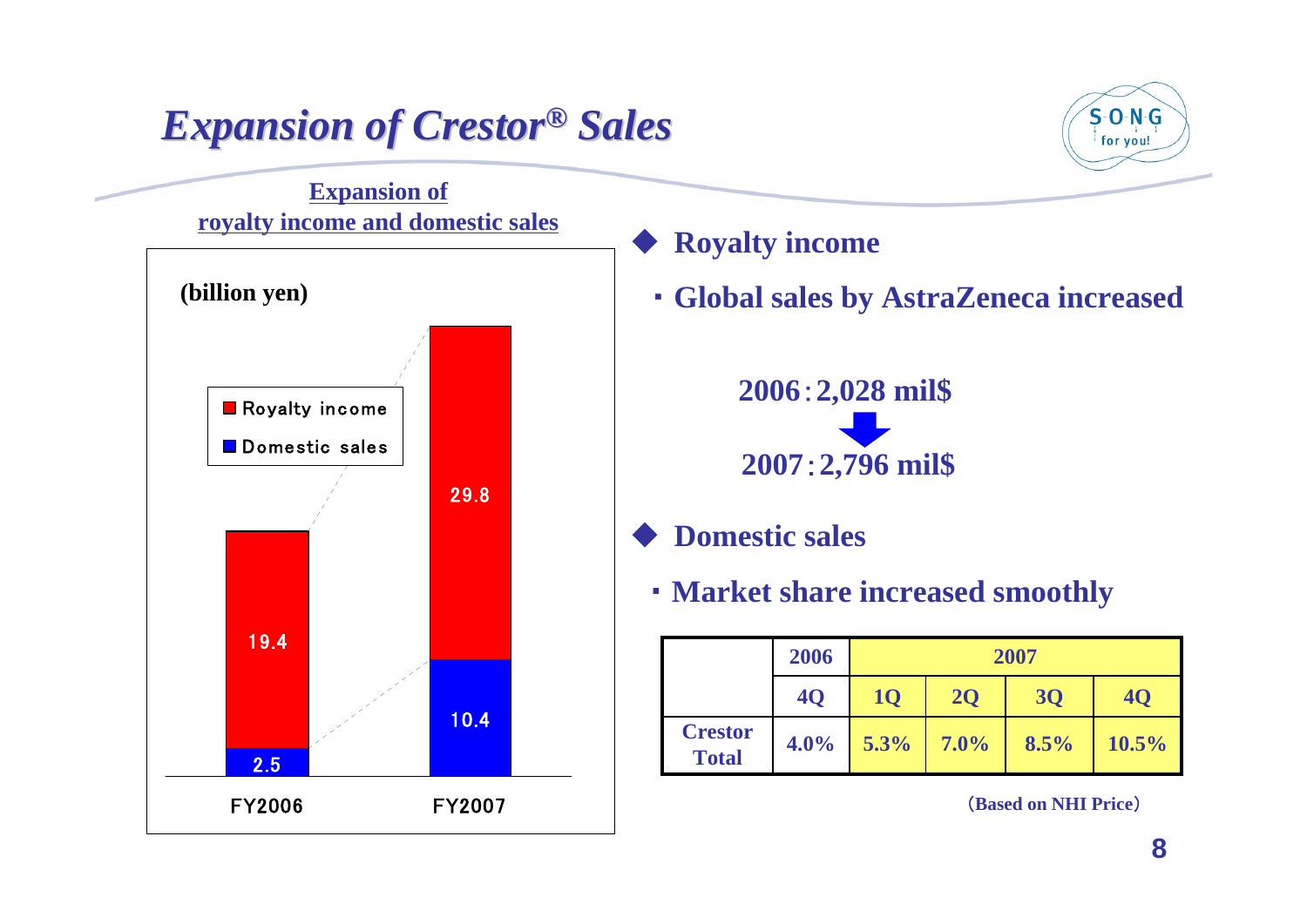#### *Crestor Crestor®*: *Factors of Sales Growth in the Domestic Market Factors of Sales Growth in the Domestic Market*



- $\blacklozenge$  **Focused resources on the new products, centered on Crestor®**
	- ⇒ **Introduced a new evaluation system for MRs in accordance with the new marketing strategy**
- $\blacklozenge$ Enhanced MR training programs  $\Rightarrow$  Utilized outside resources
- $\blacklozenge$ **Increased frequency of lecture meetings and forums for clinicians**

#### [**Future initiatives for fiscal 2008 and thereafter**]

- ♦ **Enhance the Company's presence in circulatory and metabolism disease areas with Crestor® and Irbetan®**
- ♦ **Expand successful experience of Crestor® to strategic products including Finibax® and Avelox®**
- ♦ **Improve the efficiency of MR activities through the newly established Strategic Sales Planning Dept.** 
	- $\bullet$ **Strengthen MR activities in advanced treatment hospitals**
	- $\bullet$ **Further develop MR training programs for more strategic support to MR activities**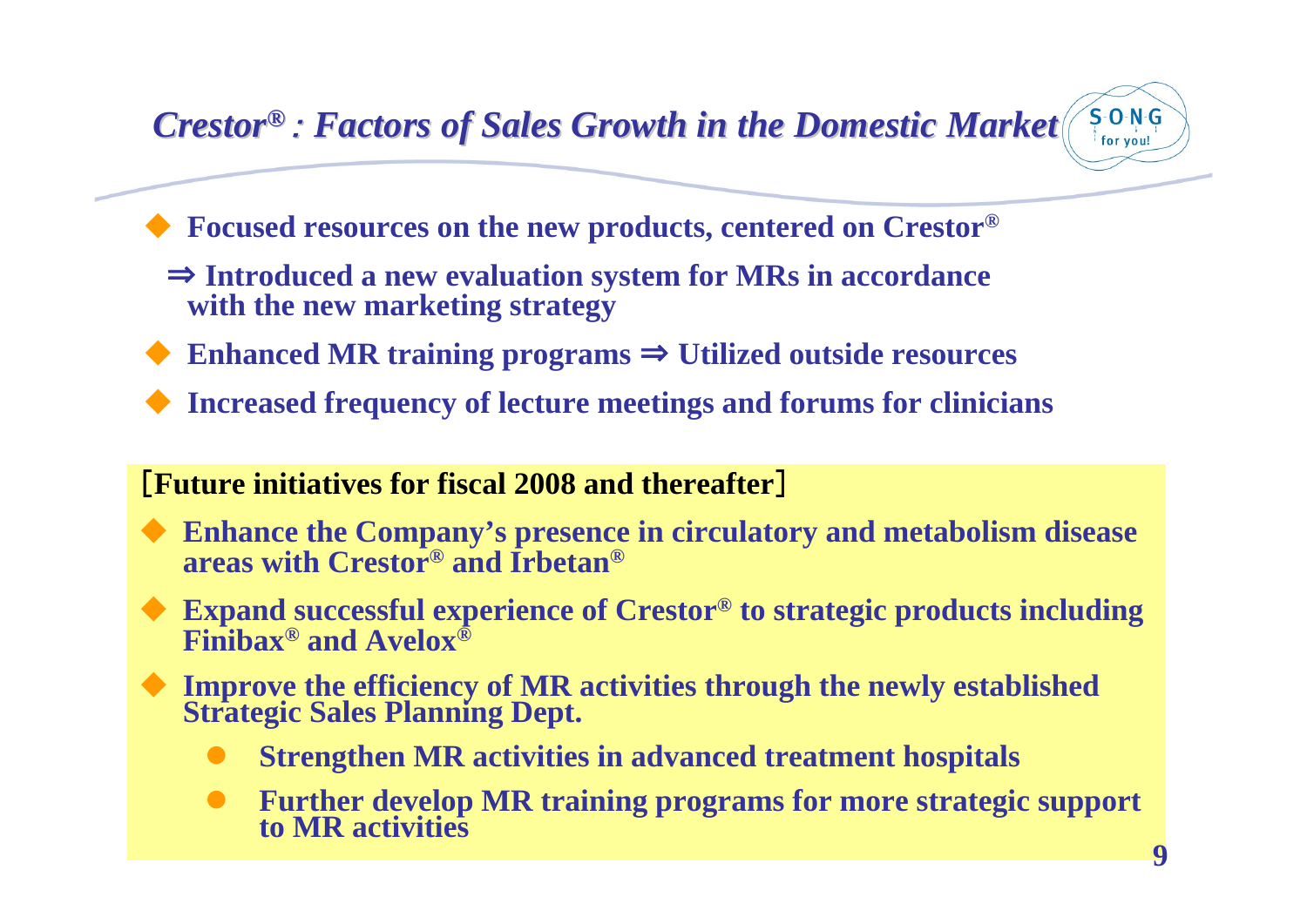### *Operating Income (Consolidated) Operating Income (Consolidated)*



| (Units: billion yen)                  |                      |                      | Y on Y                | <b>Y</b> on <b>Y</b> |
|---------------------------------------|----------------------|----------------------|-----------------------|----------------------|
|                                       | <b>FY2007</b>        | <b>FY2006</b>        | <b>Change</b> $(\% )$ | <b>Change</b>        |
| <b>Net sales</b>                      | 214.2                | 199.7                | 7.3                   | 14.5                 |
| [Royalty]                             | $\left[32.0\right]$  | $\left[ 21.3\right]$ | [50.7]                | $[10.7]$             |
|                                       | <b>32.0</b>          | <b>33.8</b>          |                       |                      |
|                                       | $\lceil 37.6 \rceil$ | $\lceil 37.8 \rceil$ |                       |                      |
| <b>Cost of sales</b>                  | 68.5                 | 67.5                 | <b>1.6</b>            | <b>1.0</b>           |
| <b>Gross profit</b>                   | 145.6                | 132.2                | <b>10.2</b>           | 13.4                 |
|                                       | 49.1                 | 51.7                 |                       |                      |
| <b>SG &amp; A expenses</b>            | 105.2                | 103.3                | 1.9                   | 1.9                  |
| <b>Selling &amp; General expenses</b> | 64.9                 | 65.8                 | (1.4)                 | (0.9)                |
| <b>R&amp;D</b> expenses               | 40.2                 | 37.5                 | 7.6                   | 2.7                  |
|                                       | <b>18.9</b>          | 14.5                 |                       |                      |
| <b>Operating income</b>               | 40.3                 | 28.8                 | 40.0                  | 11.5                 |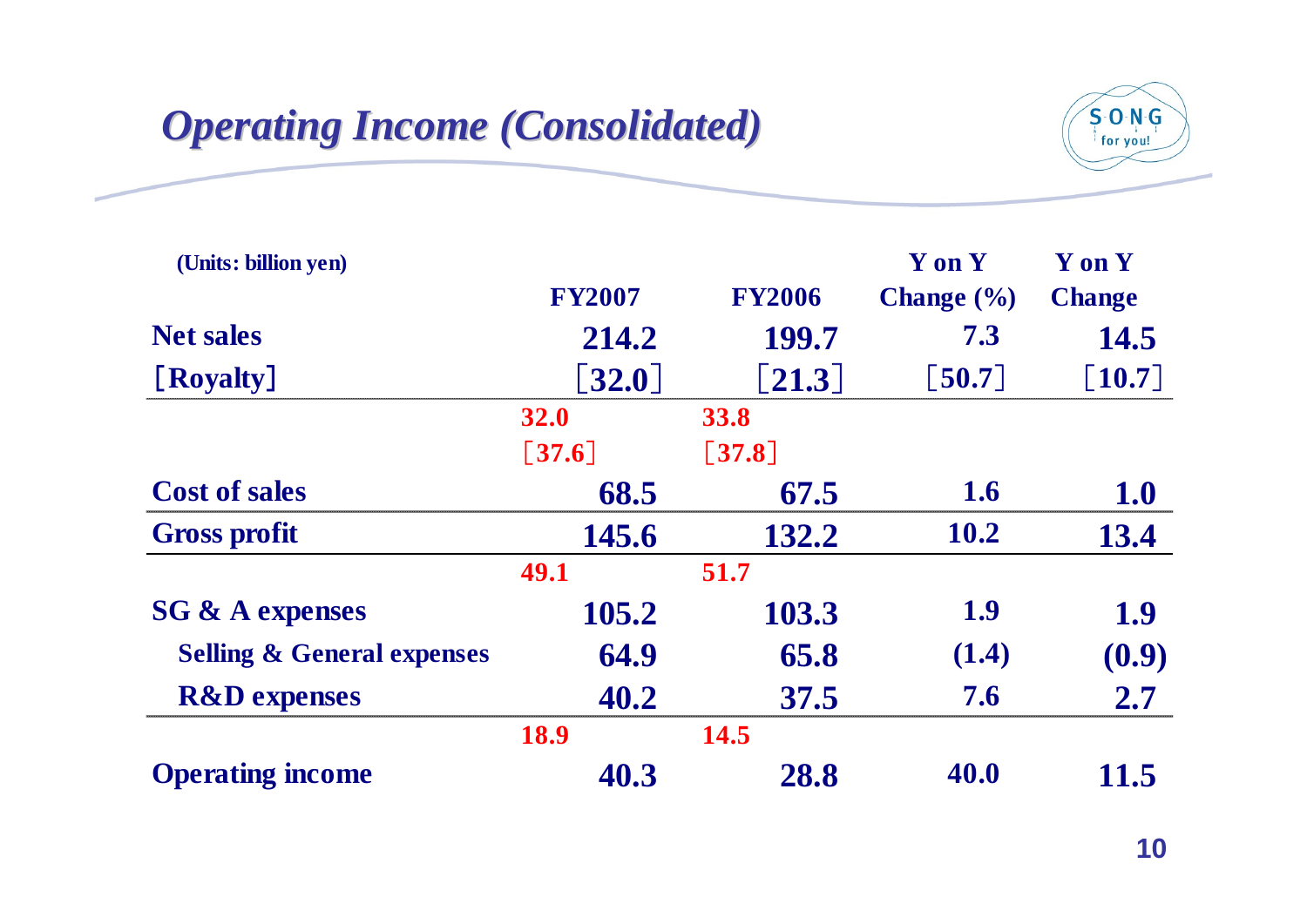

# *Financial Forecast for Fiscal 2008 Financial Forecast for Fiscal 2008*

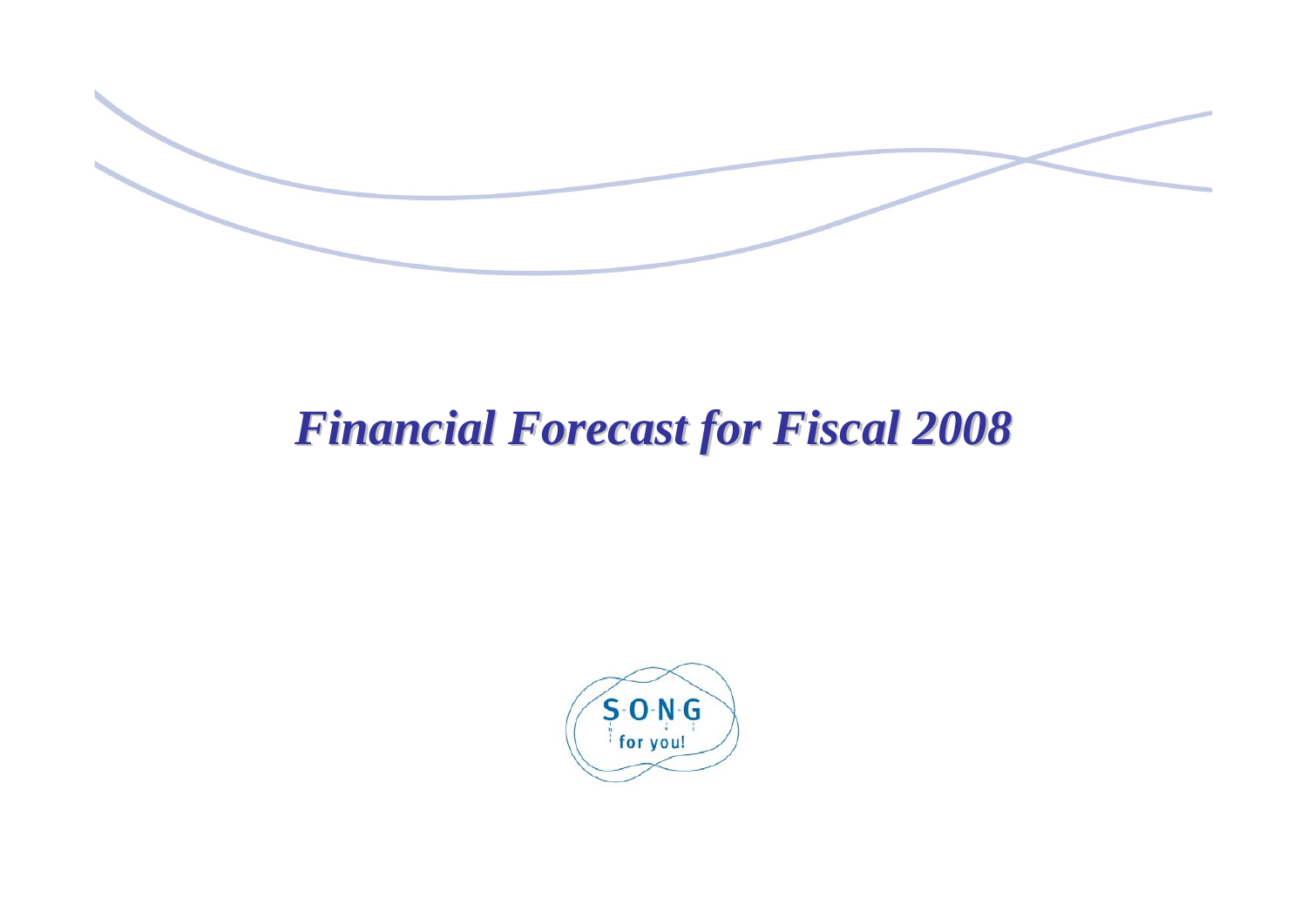#### **Financial Forecast for Fiscal 2008** *(Consolidated/Non (Consolidated/Non -consolidated) consolidated)*



| (Units: billion yen)<br>$\langle$ Consolidated $\rangle$ | <b>FY2008</b><br><b>Forecast</b> | <b>FY2007</b><br><b>Actual</b> | Y on Y<br>Change $(\% )$ | Y on Y<br><b>Change</b> |
|----------------------------------------------------------|----------------------------------|--------------------------------|--------------------------|-------------------------|
| <b>Net sales</b>                                         | 231.0                            | 214.2                          | 7.8                      | 16.8                    |
| <b>Operating income</b>                                  | 48.0                             | 40.3                           | 18.8                     | 7.7                     |
| <b>Ordinary income</b>                                   | 48.0                             | 39.8                           | 20.4                     | 8.2                     |
| <b>Net income</b>                                        | 30.0                             | 25.0                           | <b>19.7</b>              | 5.0                     |
| $\langle$ Non-consolidated $\rangle$                     |                                  |                                |                          |                         |
| <b>Net sales</b>                                         | 220.0                            | 201.0                          | 9.5                      | <b>19.0</b>             |
| <b>Operating income</b>                                  | 44.5                             | 36.3                           | 22.3                     | 8.2                     |
| <b>Ordinary income</b>                                   | 46.0                             | 37.2                           | 23.5                     | 8.8                     |
| <b>Net income</b>                                        | 29.0                             | 22.4                           | <b>29.0</b>              | 6.6                     |
| year-end dividend<br>per share (yen)                     | 28                               | 22                             |                          |                         |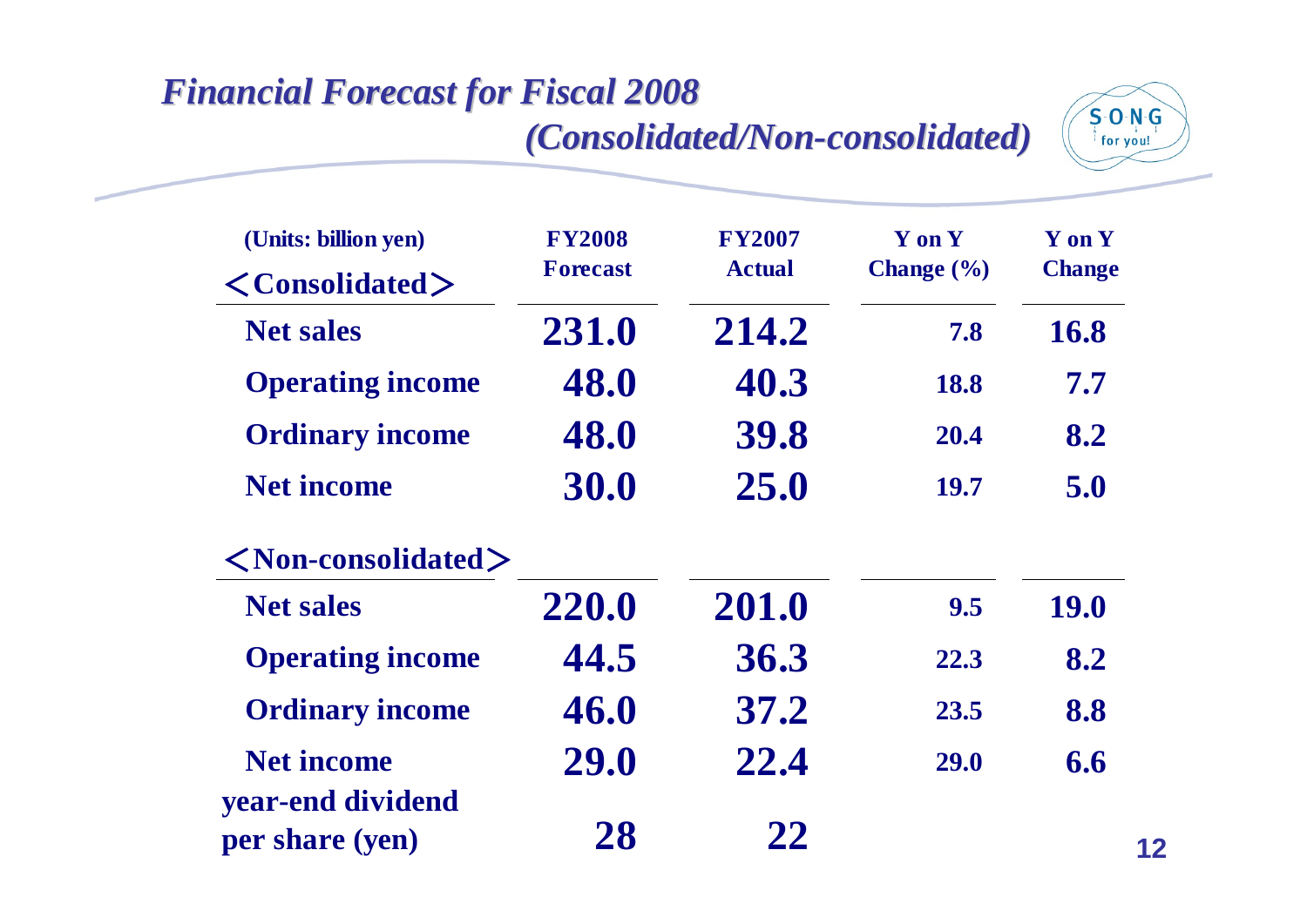#### **Financial Forecast for Fiscal 2008: Sales by Segment** *(Consolidated) (Consolidated)*



| (Units: billion yen)              | <b>FY2008</b><br><b>Forecast</b> | <b>FY2007</b><br><b>Actual</b> | <b>Y</b> on <b>Y</b><br>Change (%) | <b>Y</b> on <b>Y</b><br><b>Change</b> |
|-----------------------------------|----------------------------------|--------------------------------|------------------------------------|---------------------------------------|
| <b>Prescription drugs</b>         | 162.9                            | 155.1                          | 5.0                                | 7.8                                   |
| <b>Flomox</b>                     | 27.0                             | 28.6                           | (5.7)                              | (1.6)                                 |
| Crestor                           | 19.0                             | 10.4                           | 82.0                               | 8.6                                   |
| Flumarin                          | 11.0                             | 12.2                           | (9.7)                              | (1.2)                                 |
| Imunace                           | 10.5                             | 11.7                           | (10.2)                             | (1.2)                                 |
| Rinderon                          | 10.0                             | 10.0                           | $\bf{0}$                           | $\mathbf{0}$                          |
| <b>Vancomycin</b>                 | 9.5                              | 10.6                           | (10.4)                             | (1.1)                                 |
| Claritin                          | 9.5                              | 9.0                            | 5.5                                | 0.5                                   |
| Oxycontin                         | 8.2                              | 6.6                            | 24.0                               | 1.6                                   |
| Finibax                           | 3.8                              | 2.5                            | 50.0                               | 1.3                                   |
| <b>Avelox</b>                     | 2.5                              | 1.9                            | 31.6                               | 0.6                                   |
| Irbetan                           | 2.0                              | $\mathbf{0}$                   | $\mathbf 0$                        | 2.0                                   |
| Pirfenidone                       | 0.5                              | $\overline{0}$                 | $\bf{0}$                           | 0.5                                   |
| Adapalene                         | 0.4                              | $\overline{0}$                 | $\bf{0}$                           | 0.4                                   |
| <b>Export/Overseas operations</b> | 8.1                              | 6.3                            | 28.8                               | 1.8                                   |
| <b>Contract manufacturing</b>     | 6.3                              | 5.8                            | 6.9                                | 0.5                                   |
| <b>OTC</b> and quasi-drugs        | 5.8                              | 5.6                            | 2.2                                | 0.2                                   |
| <b>Diagnostics</b>                | 3.2                              | 3.3                            | (5.6)                              | (0.1)                                 |
| <b>Royalty income</b>             | 41.0                             | 32.0                           | 28.0                               | 9.0                                   |
| Crestor                           | 38.8                             | 29.8                           | 30.0                               | 9.0                                   |
| <b>Real estate &amp; others</b>   | 3.7                              | 5.8                            | (36.6)                             | (2.1)                                 |
| <b>Total</b>                      | 231.0                            | 214.2                          | 7.8                                | <b>16.8</b><br>13                     |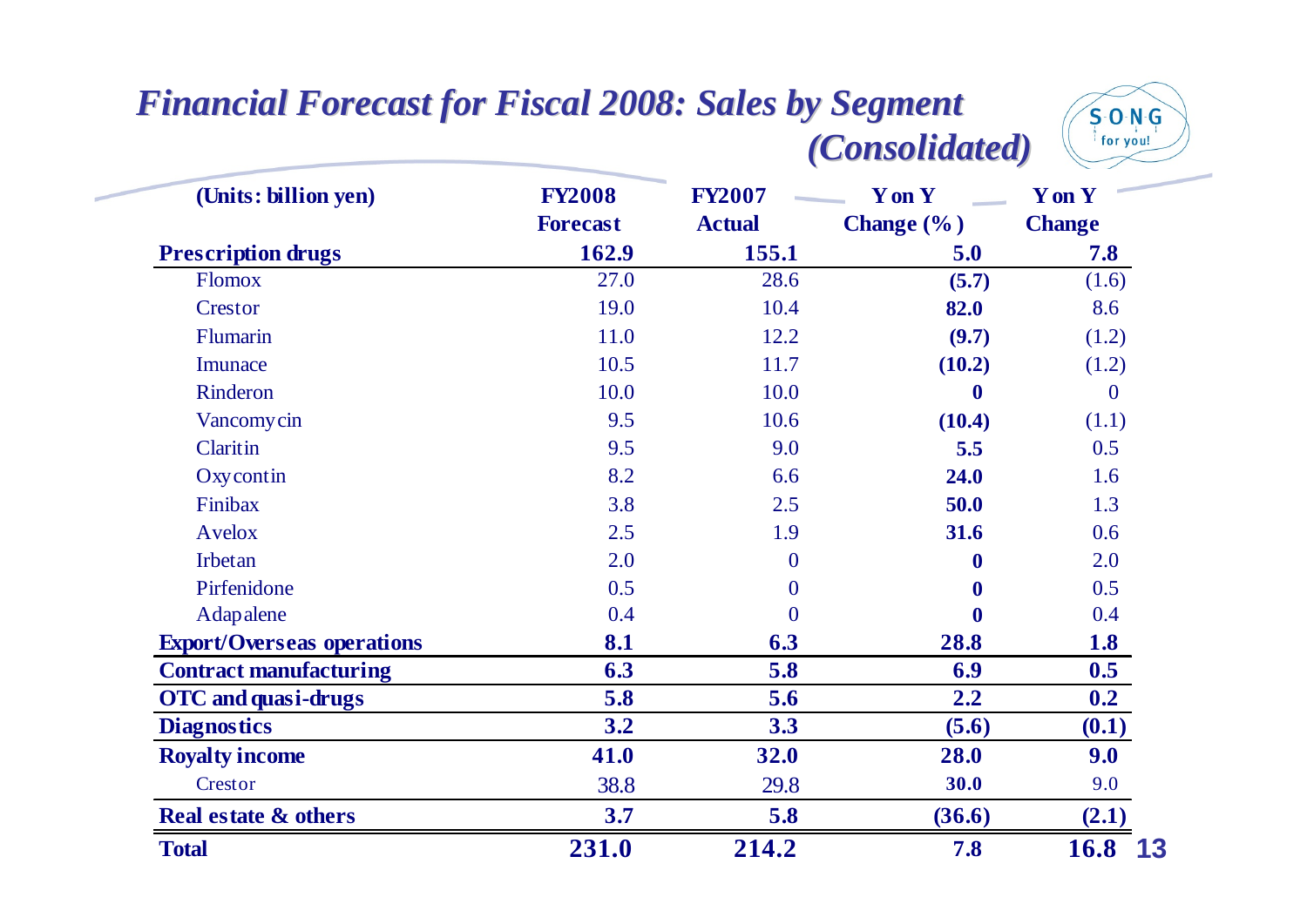#### **Financial Forecast for Fiscal 2008: Operating income** *(Consolidated) (Consolidated)*



| (Units: billion yen)                  | <b>FY2008</b>   | <b>FY2007</b>       | Y on Y                | Y on Y      |
|---------------------------------------|-----------------|---------------------|-----------------------|-------------|
|                                       | <b>Forecast</b> | <b>Actual</b>       | <b>Change</b> $(\% )$ | change      |
| <b>Net sales</b>                      | 231.0           | 214.2               | 7.8                   | <b>16.8</b> |
| [Royalty]                             | [41.0]          | $[32.0]$            | $\left[28.0\right]$   | [9.0]       |
|                                       | 29.9            | <b>32.0</b>         |                       |             |
|                                       | $[36.3]$        | $\left[37.6\right]$ |                       |             |
| <b>Cost of sales</b>                  | 69.0            | 68.5                | 0.6                   | 0.5         |
| <b>Gross profit</b>                   | 162.0           | 145.6               | 11.2                  | 16.4        |
|                                       | 49.4            | 49.1                |                       |             |
| <b>SG&amp;A</b> expenses              | 114.0           | 105.2               | 8.3                   | 8.8         |
| <b>Selling &amp; General expenses</b> | 66.0            | 64.9                | 1.6                   | 1.1         |
| <b>R&amp;D</b> expenses               | 48.0            | 40.2                | <b>19.1</b>           | 7.8         |
|                                       | 20.8            | 18.9                |                       |             |
| <b>Operating income</b>               | 48.0            | 40.3                | 18.8                  | 7.7         |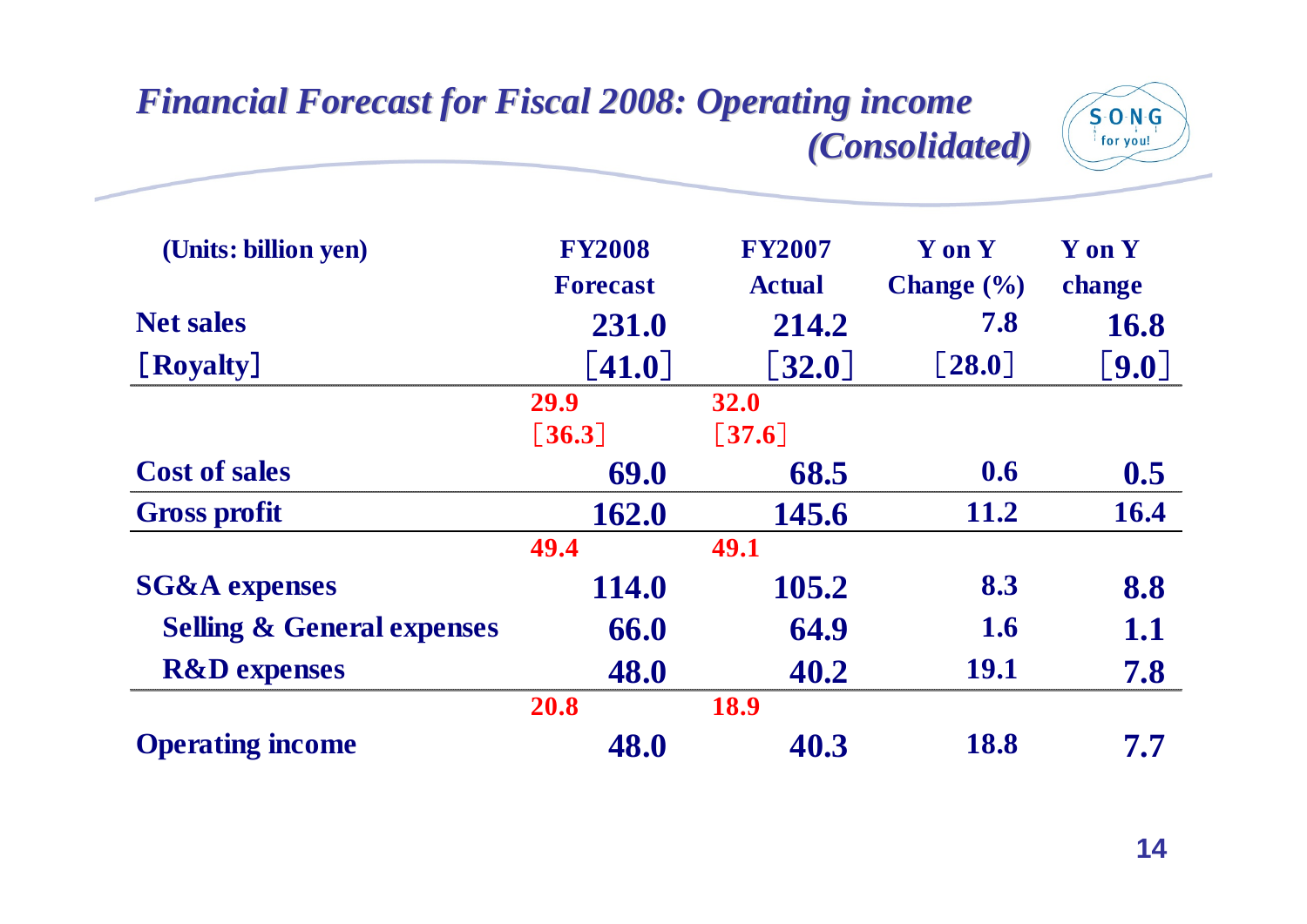# *Drug Pipeline (As of May 2008)*



*cUTI: complicated Urinary Tract Infections including pyelonephritis*

 $S$   $O$   $N$   $G$ for you!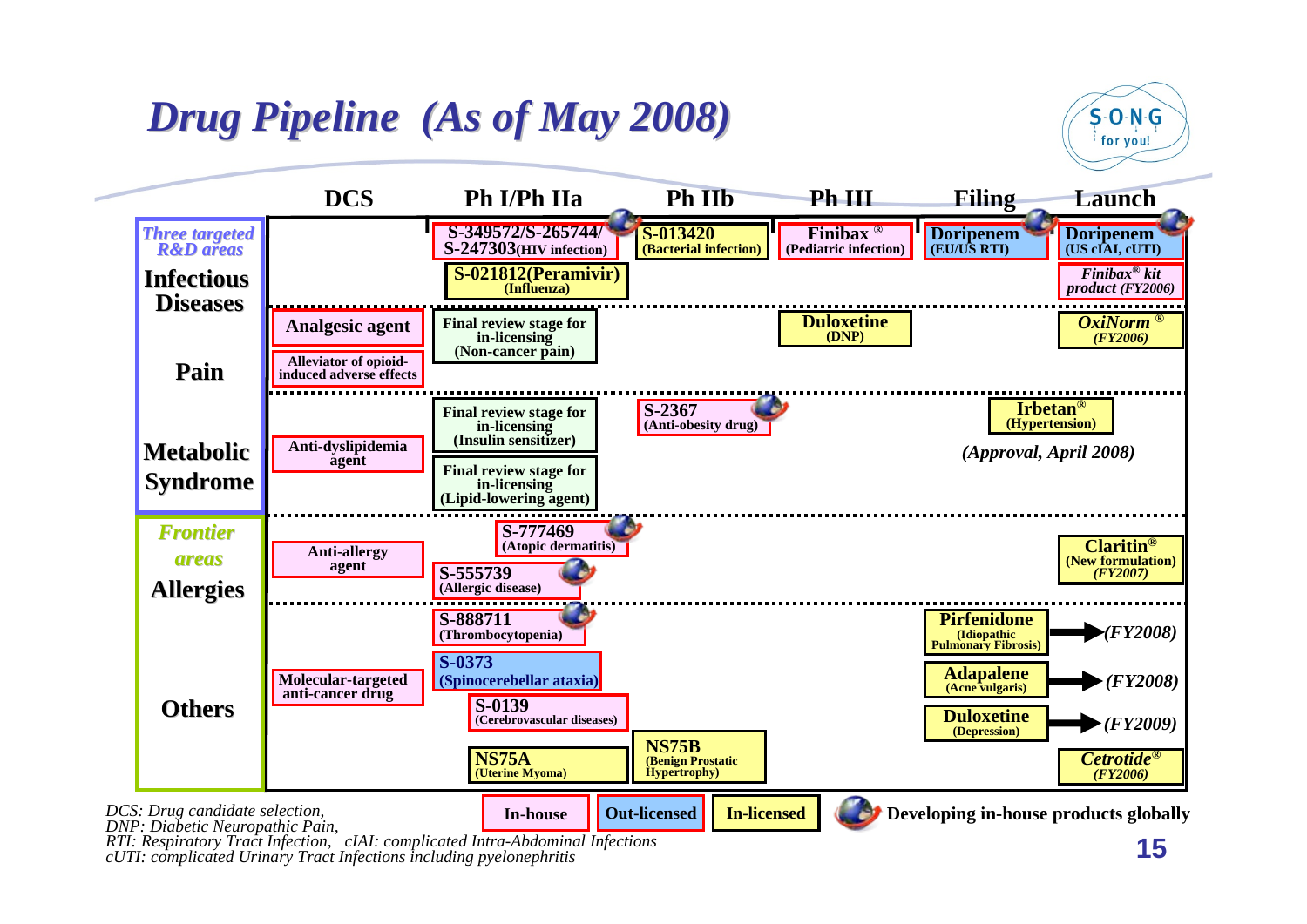# *Realization of Targeted Goals for FY2008 (1) Realization of Targeted Goals for FY2008 (1)*



#### $\blacklozenge$ **Research**

- $\bullet$  **Advance 2 or more compounds from DCS to FTIH and select 4 or more compounds for DCS**
- $\bullet$  **Promote discovery research for drug seeds and steadily move to drug creation research programs**
- $\bullet$  **Develop researchers who can take on responsibility for innovative drug discovery on a global scale**

#### $\blacklozenge$ **Development**

- $\bullet$ **Continuously create compounds for global development**
- $\bullet$ **Develop human resources and build a cutting-edge organization**
- $\bullet$ **Continuously promote strategic alliances**
- $\bullet$  **Launch domestic strategic products (Irbetan®, Pirfenidone, Adapalene, Duloxetine etc.)**
- $\bullet$  **Make proper Go/No-go decision for development compounds**
	- •**Ph2b: S-2367(USA), NS75B(Japan)**
	- • **Completion of POC: S-021812(Japan), S-777469(Japan & USA), S-349572(USA)**
	- •**Completion of POM: S-555739(EU), S-888711(Japan)**

**DCS: Drug Candidate Selection, FTIH: First Trial in Human, POM: Proof of Mechanism, POC: Proof of Concept**